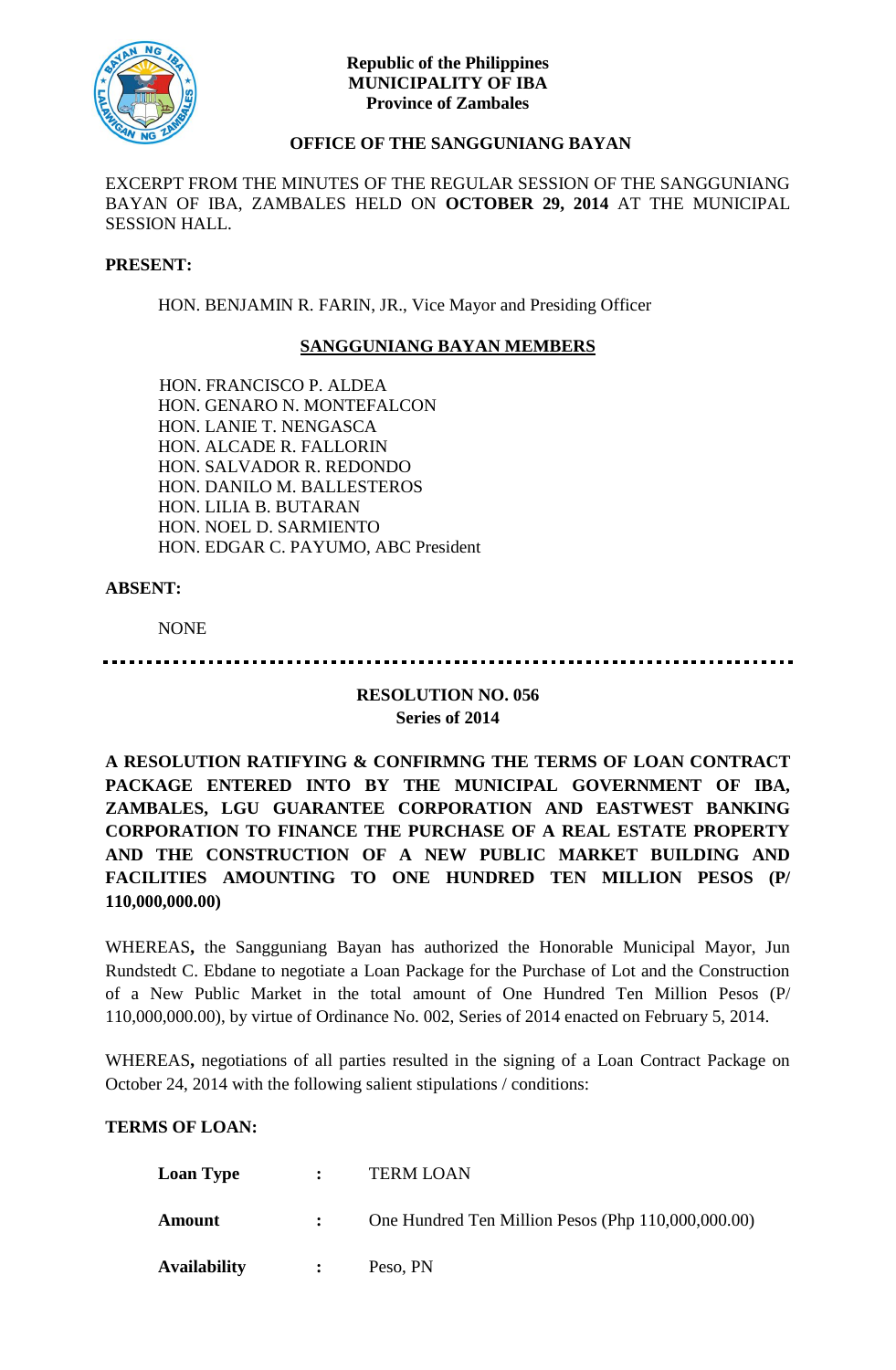| <b>Tenor</b>                | $\ddot{\cdot}$ | Twelve (12) years inclusive of two (2) years grace period<br>on the principal.                                                                                                                                                                                   |
|-----------------------------|----------------|------------------------------------------------------------------------------------------------------------------------------------------------------------------------------------------------------------------------------------------------------------------|
| <b>Interest</b>             | $\ddot{\cdot}$ | Based on prevailing market rate at the time of availment<br>with option to fix the rate.                                                                                                                                                                         |
|                             |                | To be paid monthly or quarterly in arrears                                                                                                                                                                                                                       |
| <b>Principal Repayment:</b> |                | Equal monthly or quarterly payments to commence at the<br>end of the $25th$ month or 9 <sup>th</sup> quarter from initial release.                                                                                                                               |
| <b>Prepayment Penalty:</b>  |                | At prevailing standard rate of bank.                                                                                                                                                                                                                             |
| <b>Guarantee Fee</b>        | $\ddot{\cdot}$ | For the account of the barrower to be paid of LGUGC, .5%<br>p.a of the LGUGC guaranteed amount plus value added tax<br>(VAT) payable on or before initial loan release with the<br>succeeding annual guarantee fees payable in advance of the<br>pertinent year. |

### **Other Terms and Conditions**

- 1. To execute an undertaking to mortgage lot and building
- 2. Maturity of all PNs shall be based on the maturity date of the 1<sup>st</sup> PN
- 3. Drawdown period of up to 18 months from the date of 1 st release
- 4. All release will be subject to Project Monitoring Board Approval

### **Securities**

- 1. Guaranty of LGU Guarantee Corporation (LGUGC) on 85% of the barrower's debt service
- 2. Deed of Assignment of IRA (paripassu with LGUGC)
- 3. Deed of Assignment if Debt Service Fund (paripassu with LGUGC)
- 4. Deed of Assignment of Project's Assets (paripassu with LGUGC)
- 5. REM on the lot and building of Public Market.

WHEREAS**,** the Loan Contract Package serves the interest of all parties, and consistent with existing laws rules & regulation on LGU Borrowings;

WHEREFORE, on motion of SB Member Noel Sarmiento, unanimously seconded, the Sangguniang Bayan of Iba, Zambales in session enabled.

RESOLVED, to ratify and approve, as it is hereby ratifies and approves, the Loan Contract Package entered into by the Municipal Government of Iba, Zambales, LGU Guarantee Corporation and Eastwest Banking Corporation amounting to One Hundred Ten Million Pesos only (Php 110,000,000.00) for the aforementioned purpose, stipulations and conditions;